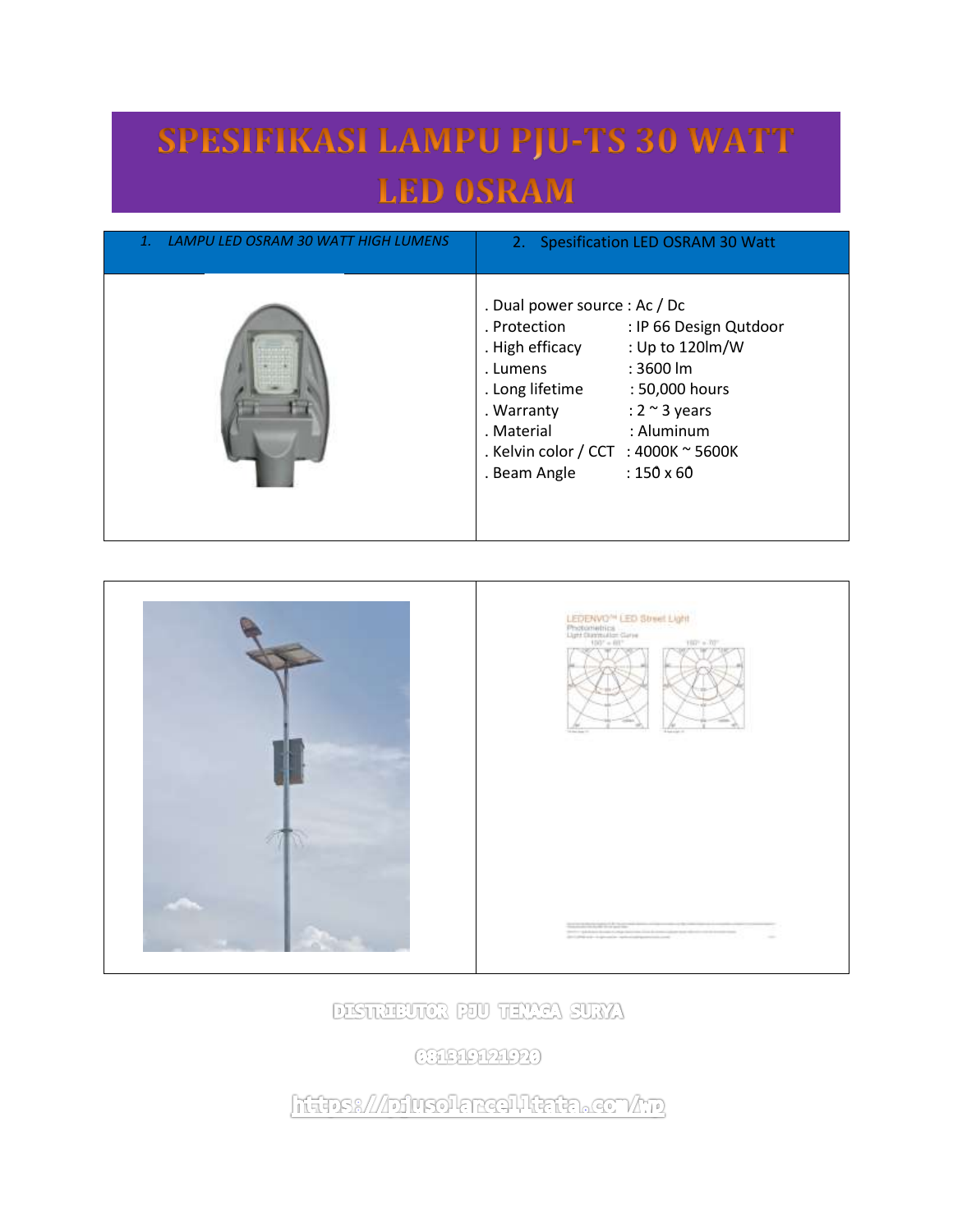| Solar panel / PV Module | 2. Spesification 80 Watt Pick / WP                                                                                                                                                                                                                                                   |  |
|-------------------------|--------------------------------------------------------------------------------------------------------------------------------------------------------------------------------------------------------------------------------------------------------------------------------------|--|
|                         | . Module type<br>: Poly Crystalline<br>. Power Qutput<br>: 80 watt<br>. Voltage at Pmax, Impp<br>$: 17.5$ Volt<br>. Current at Pmax, Impp<br>: 4,57 Amper<br>. Open circuit current Voc<br>$: 21.6$ Volt<br>. Short circuit current Isc<br>: 5.1 Amper<br>$: 15$ years<br>. Warranty |  |

| Controller Smart SRNE 12/24 Volt {15-20 A}<br>1. | 2. Spesification SMART SRNE                                                                                               |                                                                                                                                     |
|--------------------------------------------------|---------------------------------------------------------------------------------------------------------------------------|-------------------------------------------------------------------------------------------------------------------------------------|
| <b>STORIED</b>                                   | . Model type<br>. Power Input<br>. Voltage input PV<br>. Current Max<br>. Volttage Load LED<br>. Protection<br>. Warranty | : Smart SRNE<br>$: 12/24$ volt<br>: 15 $\approx$ 55 Volt<br>: $5 \approx 15$ Amper<br>: $15 \approx 60$ Volt<br>: IP68<br>: 1 years |

| <b>Battery Vrla / lead acid</b><br>1. | 2. Spesification                                                       |                                                                                |
|---------------------------------------|------------------------------------------------------------------------|--------------------------------------------------------------------------------|
|                                       | . Model type<br>. Power Amper<br>. Voltage<br>. Lifetime<br>. Warranty | : Vrla - Lead acid<br>$:65$ Ah<br>: 12.6 ~ 13.2 Volt<br>: 2 years<br>: 1 years |